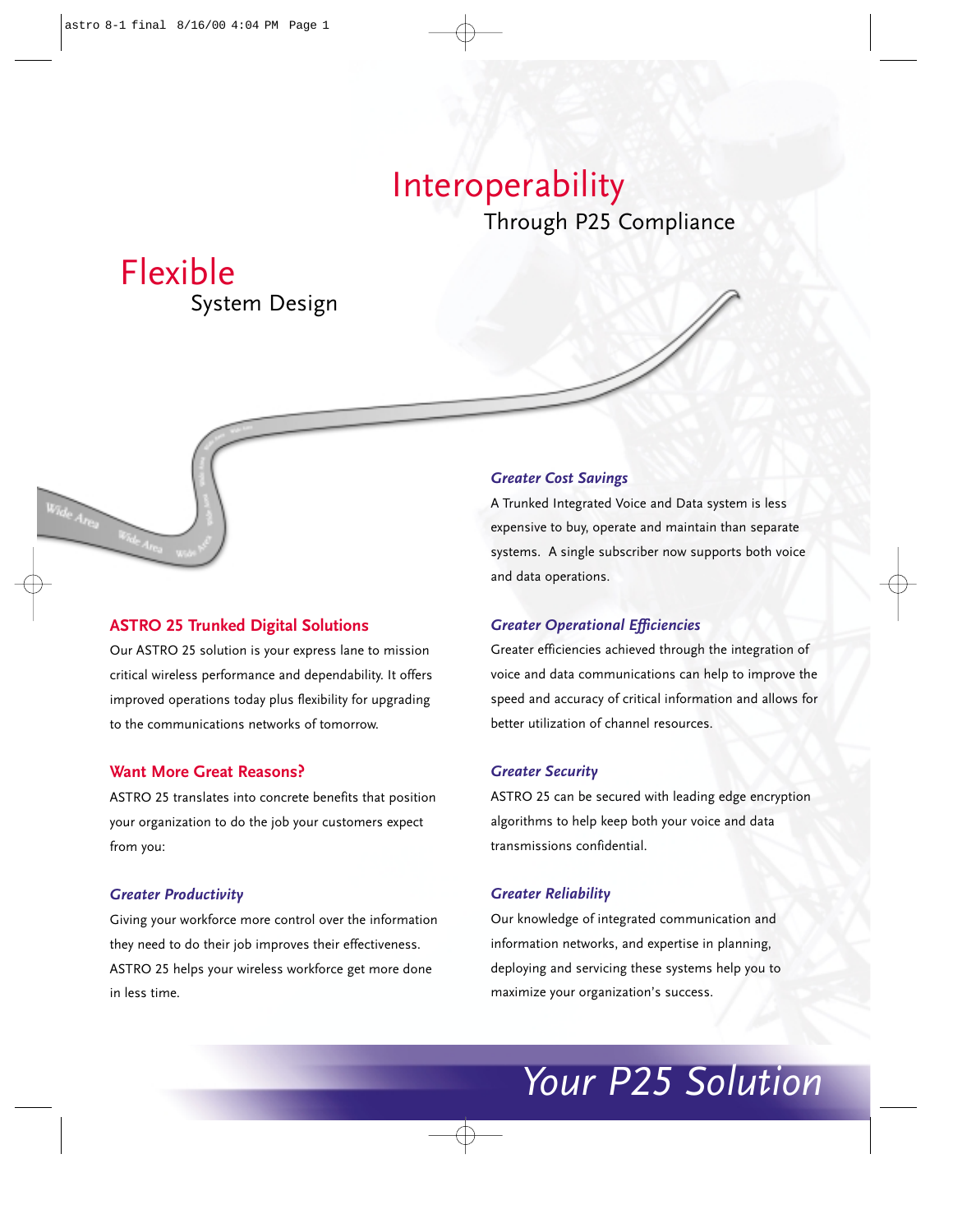### ASTRO® 25

Motorola Digital Solutions That Bring It All Together



1301 East Algonquin Road Schaumburg, Illinois 60196

In the U.S. call: 1-888-567-7347 Outside the U.S. call 847-538-6602

Come visit our site at http://www.motorola.com/cgiss

United States – Federal Division 7230 Parkway Drive Hanover, MD 21067 410-712-6200

Motorola Latin American Operations 899 W. Cypress Creek Rd., Ste. 200 Fort Lauderdale, FL 33309

Motorola Asia Pacific Operations Motorola Innovation Centre 12, Ang Mo Kio St. 64 Ang, Mo Kio Industrial Park, 3 Singapore 569088 65-486-3314

Motorola Canada Ltd. 3900 Victoria Park Avenue North York, Ontario M2H3H7 1-800-268-5758

Europe/Middle East/Africa **Headquarters** Motorola Ltd. Jays Close Viables Industrial Estate Basingstoke Hampshire RG22 4PD United Kingdom +44-1256-3-58211

 $\left(\overline{\mathsf{M}}\right)$ , Motorola, ASTRO, ASTRO 25, OTAR and Simulcast are marks of Motorola, Inc.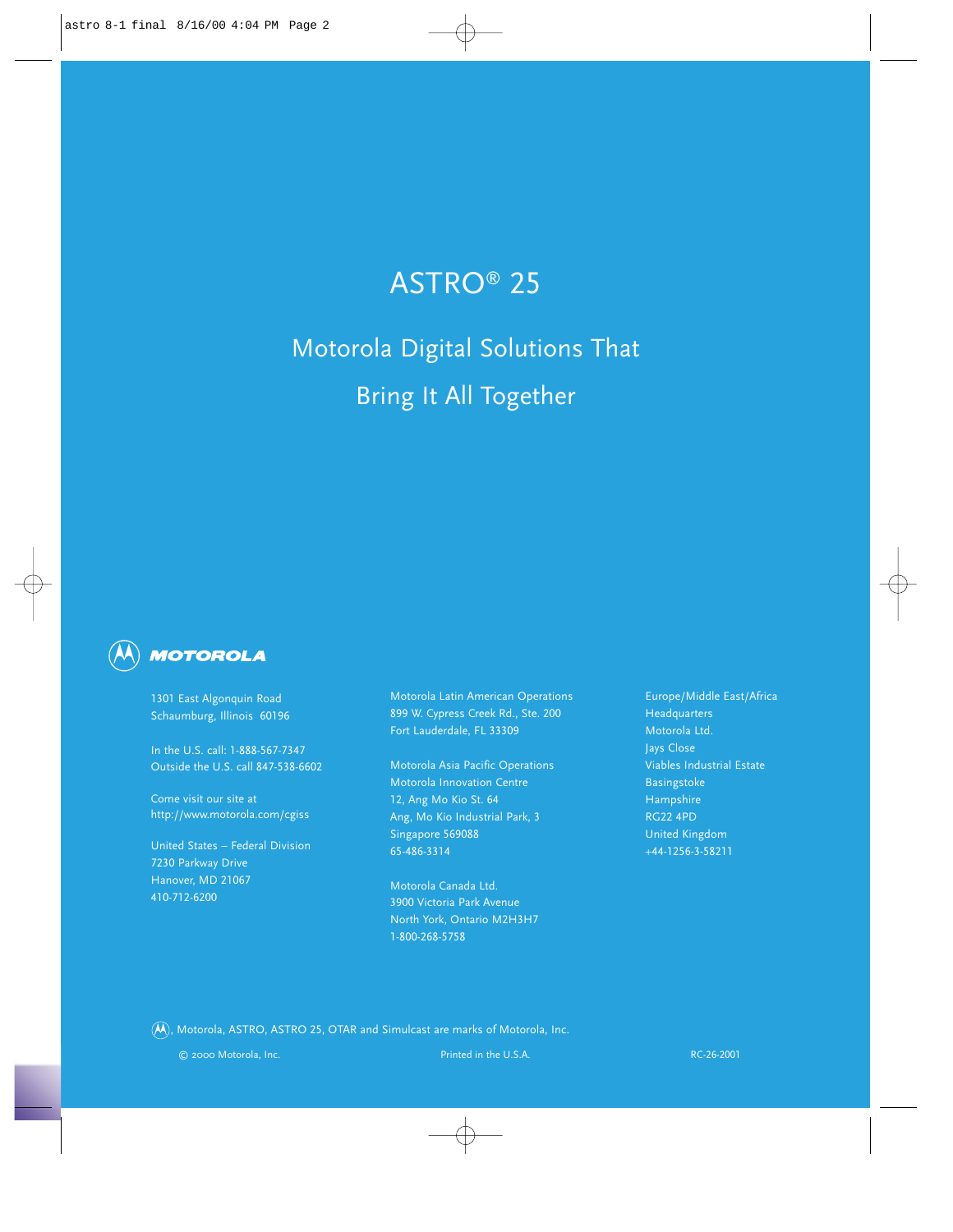



## **ASTRO® 25 Digital Trunking Solutions**

Trunked Integrated Voice and Data

**Motorola's Project 25 Solutions That Bring It All Together**



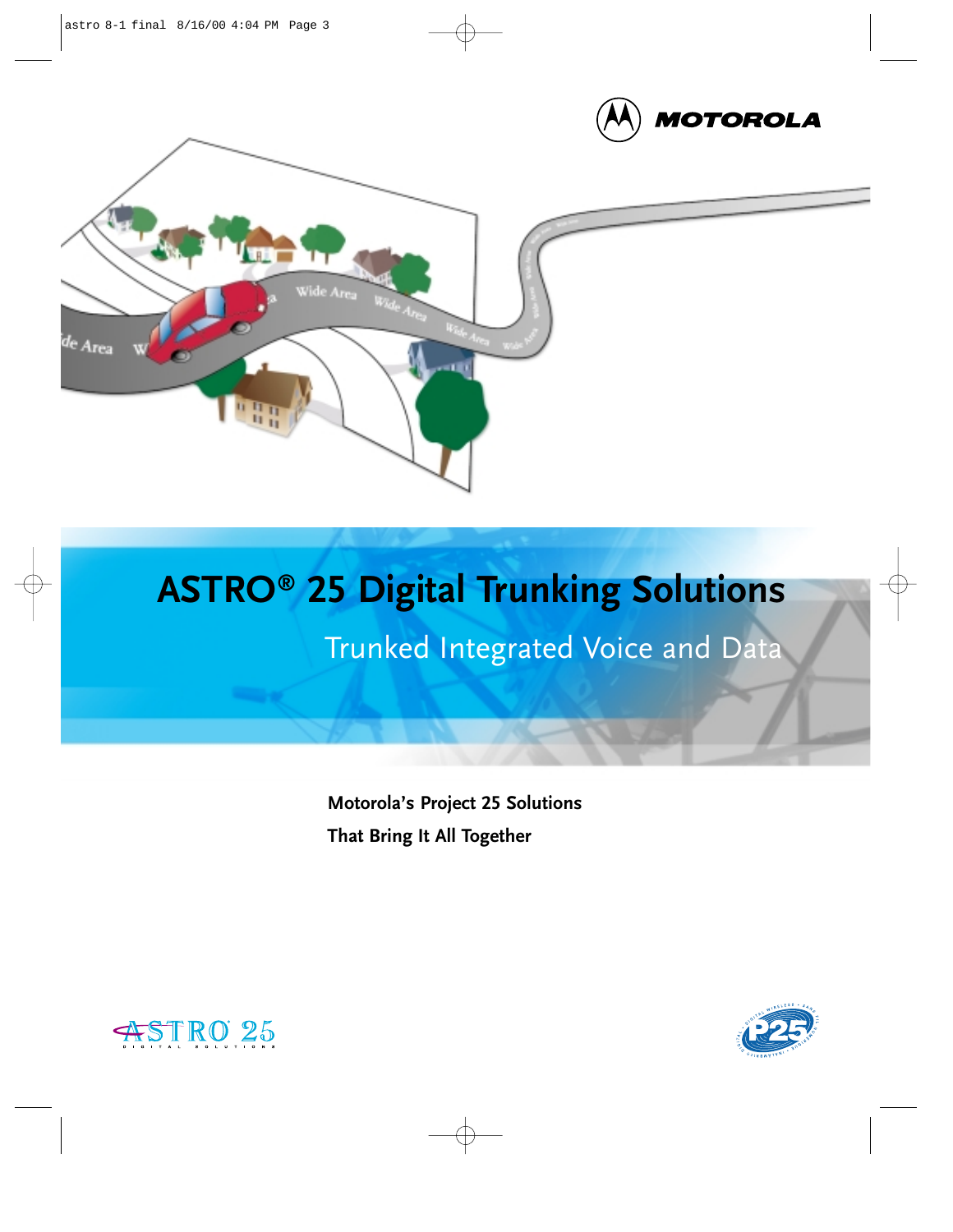## *What is ASTRO 25?*



**ASTRO 25 is Motorola's** 

systems—systems specifically designed for mission critical applications. A new generation that offers a broad range of communications features, capabilities and benefits for:

- *Public safety agencies*
- *Federal government agencies*
- *Utilities*
- *Other enterprises with wireless communications needs*

ASTRO 25 is your solution to the growing demand for more integrated wireless communications. Solutions created precisely for your organization that you will need to help you improve your communications performance.

#### **Everything you want in a trunked integrated voice and data solution. . . and more.**

Your communications needs have become more complex. Responding to those needs drives Motorola's commitment to what's important to you:

- *Trunked Integrated Voice and Data*
- *Centralized System Management*
- *Flexible System Design*
- *Interoperability Through Project 25 Compliance*
- *Experience in Designing, Integrating and Supporting Communications Networks*

*If this is the technology road you are traveling, here's your roadmap for the next stage of the journey . . . .*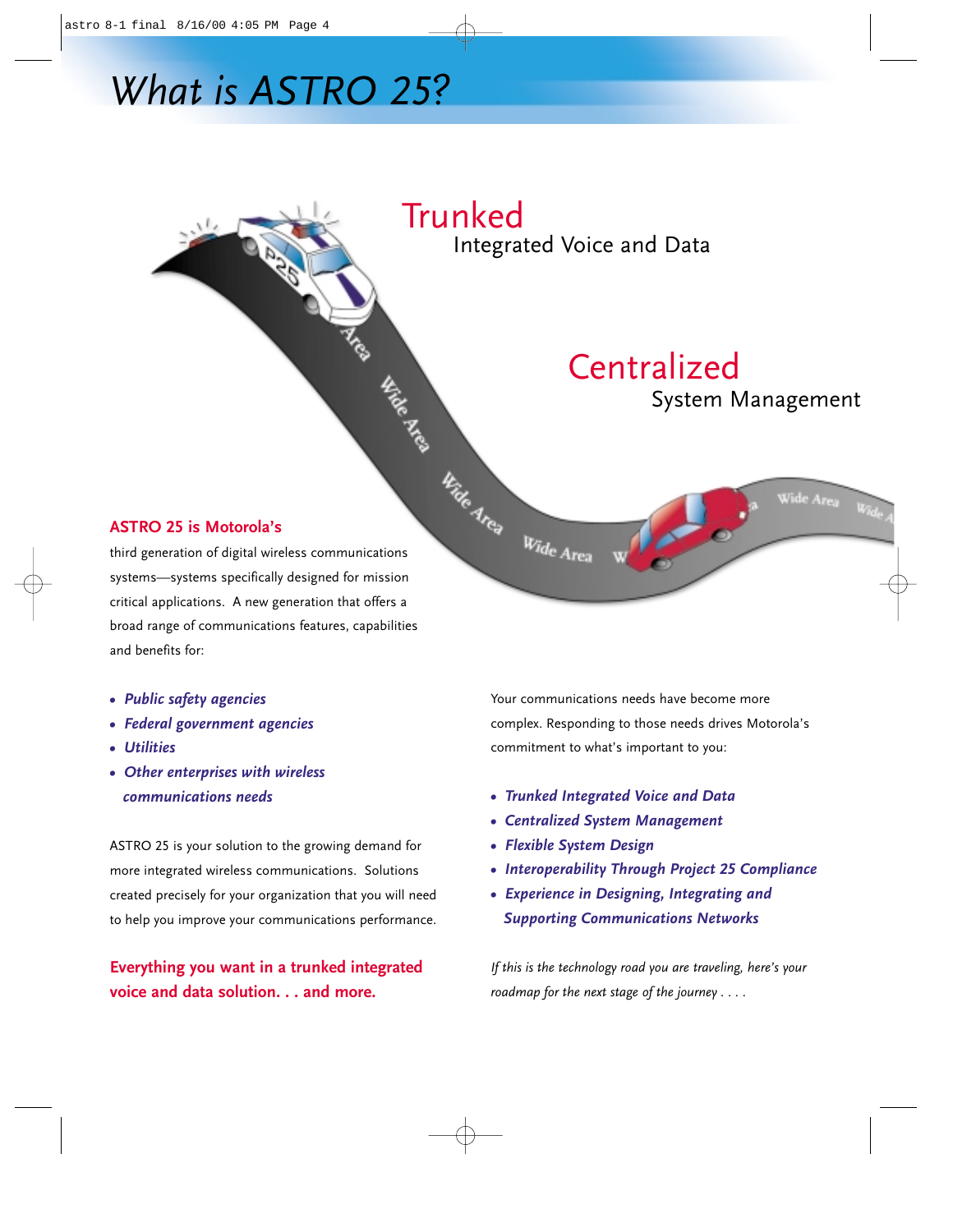# *ASTRO 25 Delivers:*

#### **Trunked Integrated Voice and Data**

An ASTRO 25 Trunked Integrated Voice and Data system can meet your voice and data needs in one cost effective trunking solution. One radio and one infrastructure that supports both voice and data. The best of both worlds in one powerful system.



#### *Data Applications*

ASTRO 25 delivers a wide variety of applications to provide users with real time access to critical information. Police, fire and EMS service personnel can quickly access information such as the National Crime Information Center (NCIC) database, other state or local databases and hazardous materials information. Data applications, such as work order dispatch, help utilities to improve customer satisfaction and increase their competitiveness in today's deregulated environment. Motorola's ASTRO 25 solution forms the technological foundation for a range of future capabilities and applications, including receiving mug shots and fingerprints in the field and downloading building floor plans at an emergency scene.

#### *Voice Over Packet*

Voice over a Packet network, based upon VoIP technology, streamlines your communications and simplifies the management of your enterprise communications by combining voice and data into a single dedicated IP network. Packet data technology enables the system to relay voice and data communications efficiently and reliably, reducing costs and improving your network's overall performance.

#### *Trunked OTAR*

For even greater security, Over-The-Air-Rekeying (OTAR) is Motorola's P25 encryption key management system that gives you total control of your wireless communications while eliminating the time and cost of manually rekeying new encryption keys.



#### **Centralized System Management**

ASTRO 25 eases system operation and management through such features as: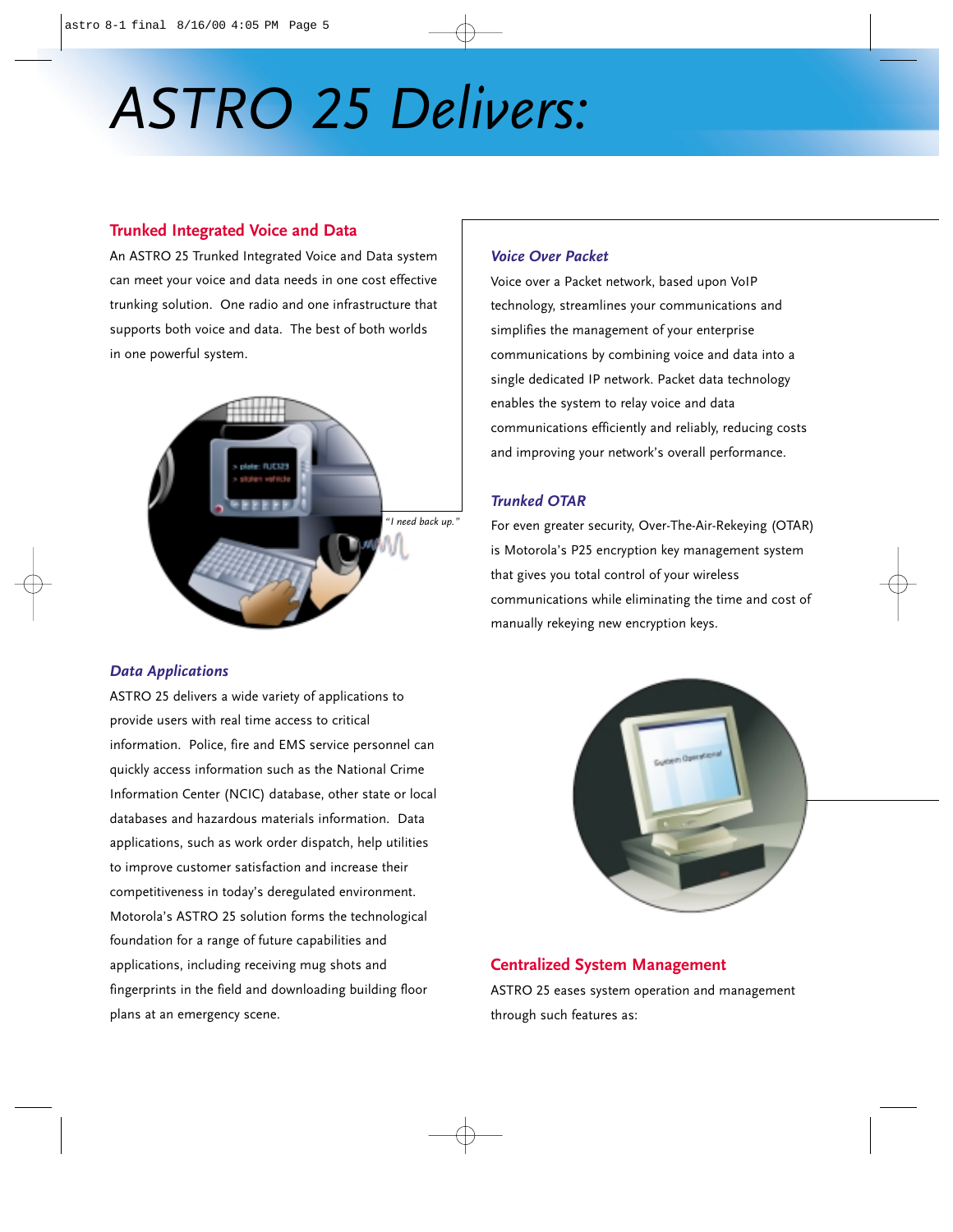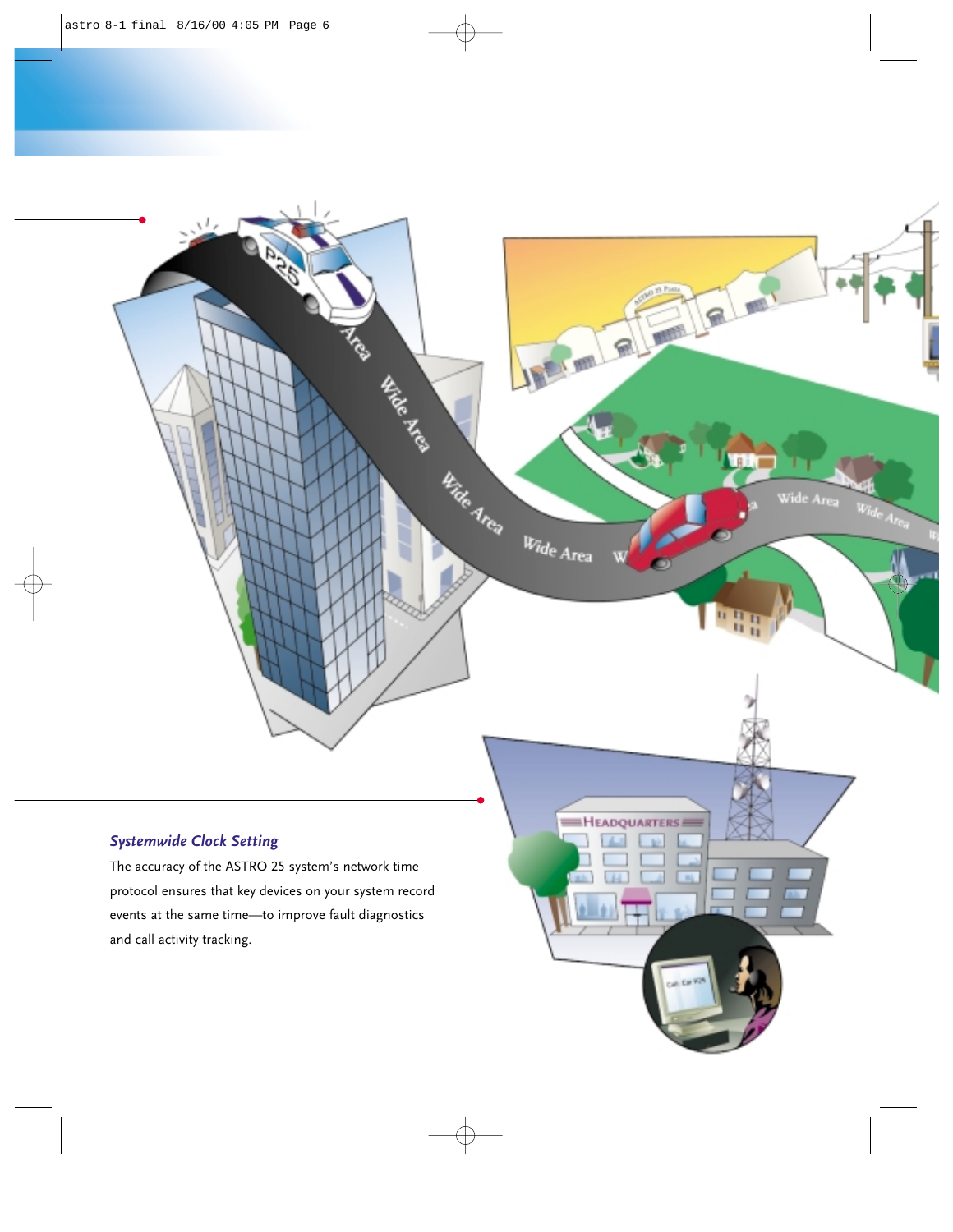

#### *Centralized Downloads*

The ASTRO 25 network management system allows you to remotely distribute software enhancements to products on the network.

#### *Improved Reporting*

You have the capability to keep your network running at peak efficiency with zone and system-level reporting, interactive statistics graphs, archiving and data export capabilities.

#### *Windows® Network Management*

Working in a PC familiar environment means your workforce can be trained in less time.

Centralized System Management helps keep your system healthy with current alerts, diagnostics and faults reported at a centralized location.

*Trunke*